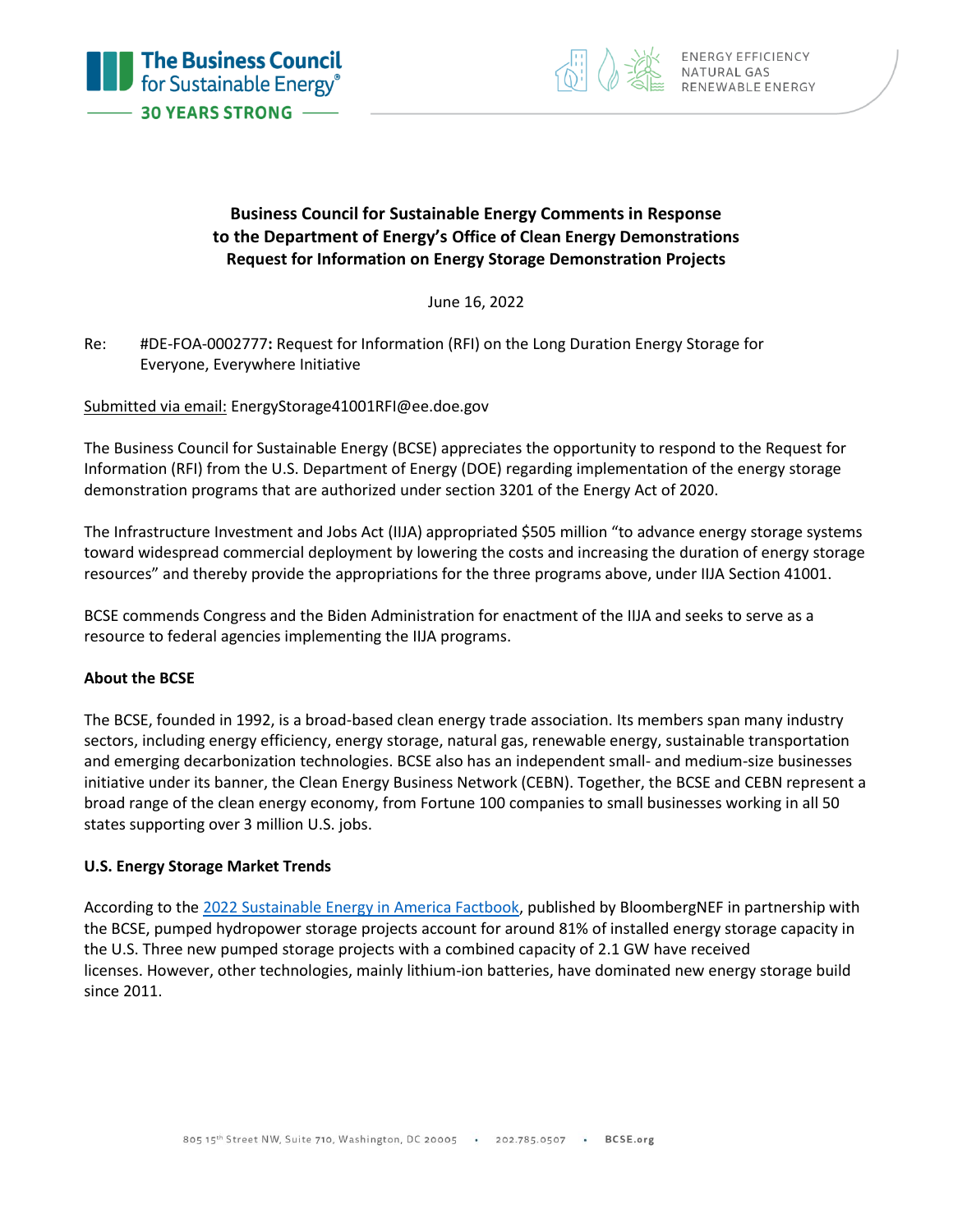*Business Council for Sustainable Energy,* Submission to #DE-FOA-0002777 *Page 2*

Of note, in 2021, the U.S. commissioned an estimated 4.1GW in utility-scale non-hydropower storage capacity to bring total capacity to 6.6GW. Energy shifting is the dominant use case for new batteries as pairing renewables with storage is becoming a common cost-effective option to displace fossil fuel projects. Further, utilities across the nation are beginning to cite energy-storage technologies in their long-term resource planning and as solutions to their power system flexibility needs.



With regard to U.S. manufacturing, as of the end of 2021, the U.S. has 59GWh of lithium-ion battery manufacturing capacity commissioned. Capacity expansions were not significant in 2021, but there were major announcements that will lead to a significant ramp-up manufacturing capacity through to 2025:

- South Korean SK Innovation and Ford announced a joint venture, BlueOvalSK, to invest \$11.4 billion in two battery manufacturing facilities in Tennessee and Kentucky totaling 129GWh by 2027. The plants are expected to supply batteries to Ford's electric vehicle models.
- Stellantis announced two separate joint ventures, one with Samsung SDI and the other with LG Energy Solution, to manufacture lithium-ion batteries in North America, which could come on-line in 2024 and 2025, respectively, and could each reach 40GWh capacity.
- GM and LG Energy Solution announced that its joint venture, Ultium Cells, would invest \$4.9 billion to build a second and third battery manufacturing facility in Spring Hill, Tennessee and in Lansing, Michigan coming on-line in 2023 and 2024, respectively.

The U.S. is expected to reach almost 98GWh of battery manufacturing by the end of 2022. Growth will be led by a number of companies including Tesla, SK, GM, LG Energy Solution and their respective partnerships. Most of this scaling up will be for the EV industry.